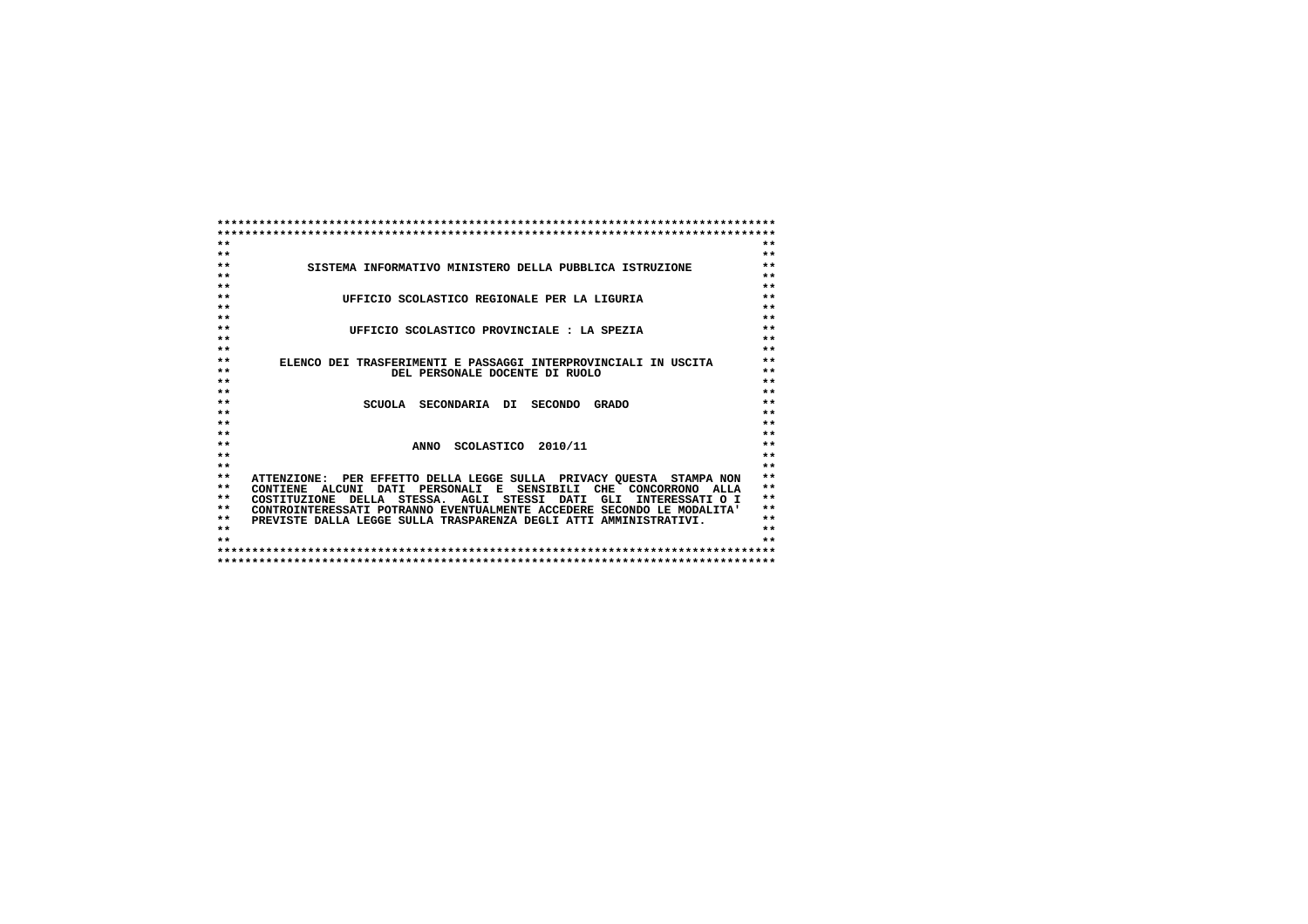**1. RIVELLI CARMELA . . . . . . . . . . . . . . . . . . . . 10/ 5/77 (NA) DA SPTF00601X- IST.TECN.IND. "GIOVANNI CAPELLINI" (LA SPEZIA) A NASS000DB1- DOTAZIONE ORGANICA DI SOSTEGNO AREA DISCIPLINARE TECNICO-PROFESSIONALE-ARTISTICA PUNTI 25**

 **\*\*\*\* PASSAGGI DI CATTEDRA**

 **1. CUNEO SILVIA . . . . . . . . . . . . . . . . . . . . . 16/ 8/73 (SV) DA SPTL00201R- IST.TEC.GEOMETRI "V. CARDARELLI" (LA SPEZIA) A SVRI003012- I.P.IND. E ART. IPSIA DA VINCI CAIRO (CAIRO MONTENOTTE) SEZ. ASSOCIATA DI CAIRO MONTENOTTE DA 38/A - FISICA**

 **PUNTI 36**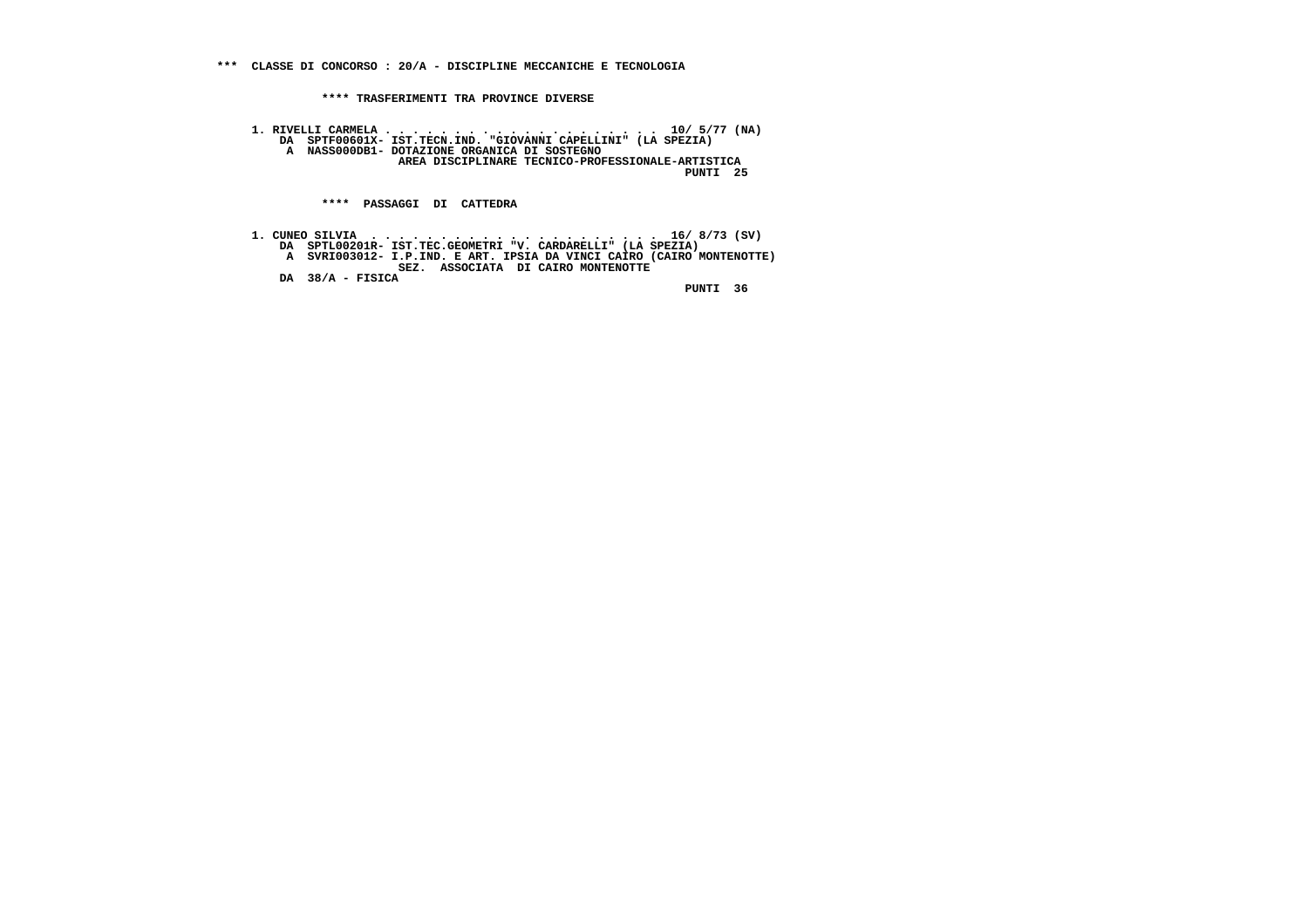1. BORDIGONI NATALE<br>
DA SPELO 2011 - LIC. ART. "V. CARDARELLI" (LA SPEZIA)<br>
A MSSD014016- IST. D'ARTE "FELICE PALMA" (MASSA)<br>
SEZ. ASSOCIATA DI CARRARA<br>
SEZ. ASSOCIATA DI CARRARA<br>
CON MSSL01401L- LIC. ART. ARTEMISIA GENTIL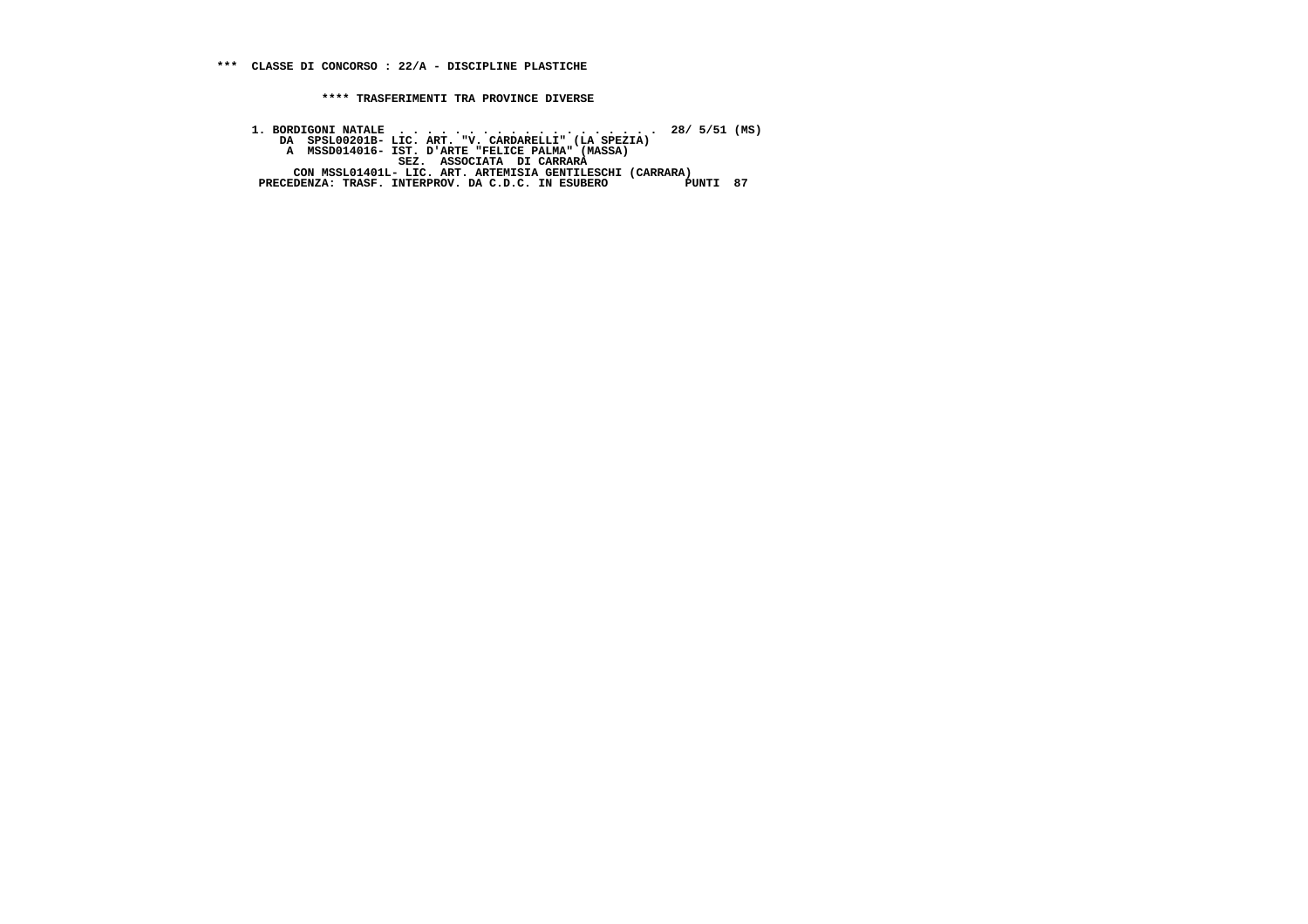**\*\*\*\* PASSAGGI DI CATTEDRA**

 **1. FUSANI SARA . . . . . . . . . . . . . . . . . . . . . . 6/ 5/74 (MS) DA SPRI00701V- I.P.IND. E ART. "CHIODO" (LA SPEZIA) A MSTF01751P- IST.TECN.IND. IST.TEC.IND.LE " GALILEI " CORS (CARRARA) SEZ. ASSOCIATA DI CARRARA DA 34/A - ELETTRONICA**

 **PUNTI 21**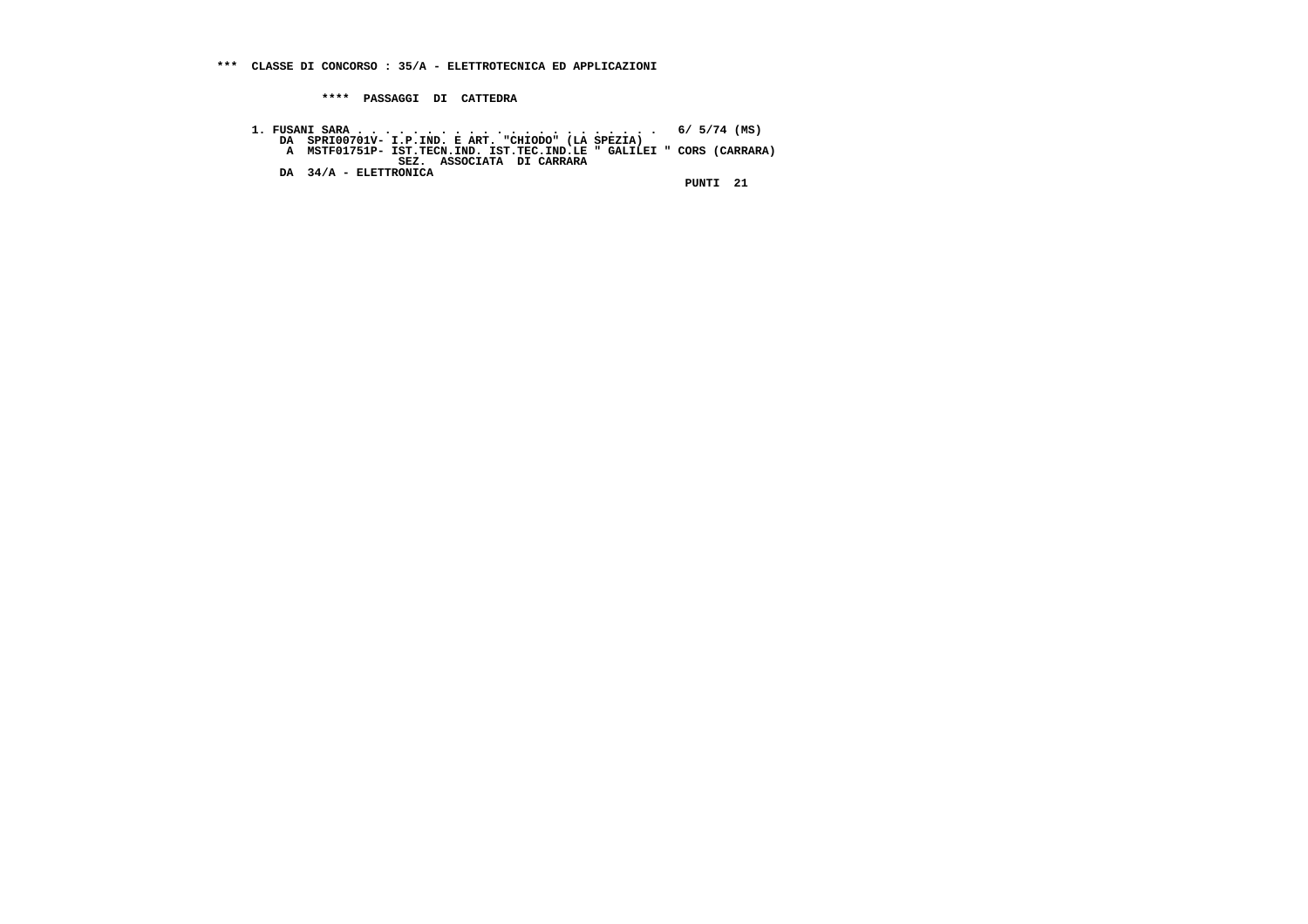**1. MERANO MICHELE . . . . . . . . . . . . . . . . . . . . 28/ 2/72 (IM) DA SPTD009015- IST.TECN.COMM. "FOSSATI / DA PASSANO" (LA SPEZIA) A IMTD00601E- I.T.COMM E GEOM. "G.RUFFINI" (IMPERIA) SEZ. ASSOCIATA DI IMPERIA PUNTI 24**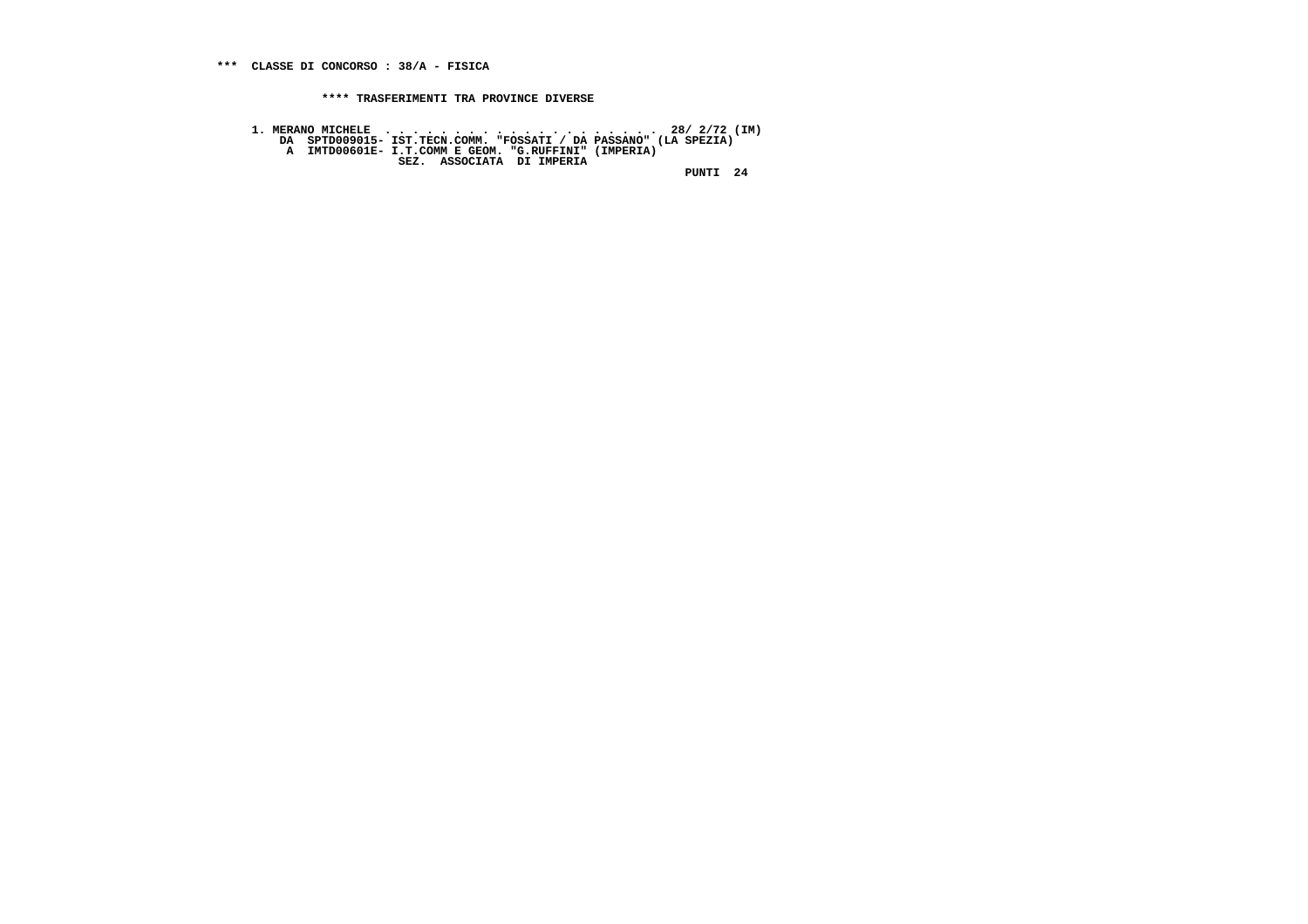**\*\*\*\* PASSAGGI DI RUOLO**

 **1. BENETTI CLAUDIO . . . . . . . . . . . . . . . . . . . . 24/ 8/57 (SP) DA SPMM81201G - SC. MED. "D.ALIGHIERI" (CASTELNUOVO MAGRA) A MSTF01751P- IST.TECN.IND. IST.TEC.IND.LE " GALILEI " CORS (CARRARA) SEZ. ASSOCIATA DI CARRARA DA SCUOLA SECONDARIA DI PRIMO GRADO**

 **PUNTI 232**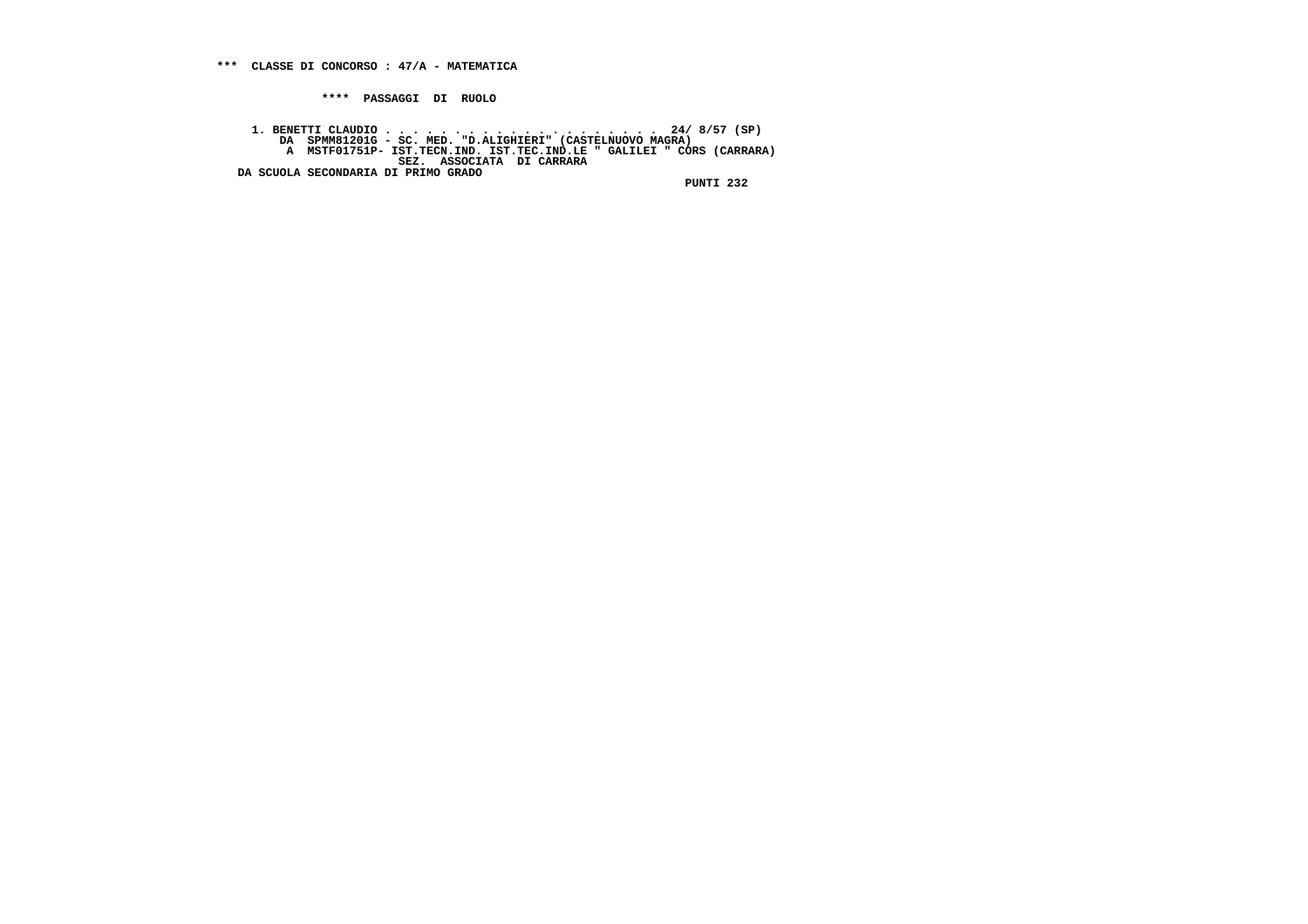**1. STAGNARO ADRIANA . . . . . . . . . . . . . . . . . . . 28/ 3/60 (GE) DA SPTD009026- IST.TECN.COMM. "DA PASSANO" VARESE L. (VARESE LIGURE) A GESL01000P- LIC. ART. LA PAUL KLEE-N.BARABINO (GENOVA) CON GETF01801G- IST.TECN.IND. ITI E. MAJORANA /GIORGI (GENOVA) PUNTI 104**PUNTI 104